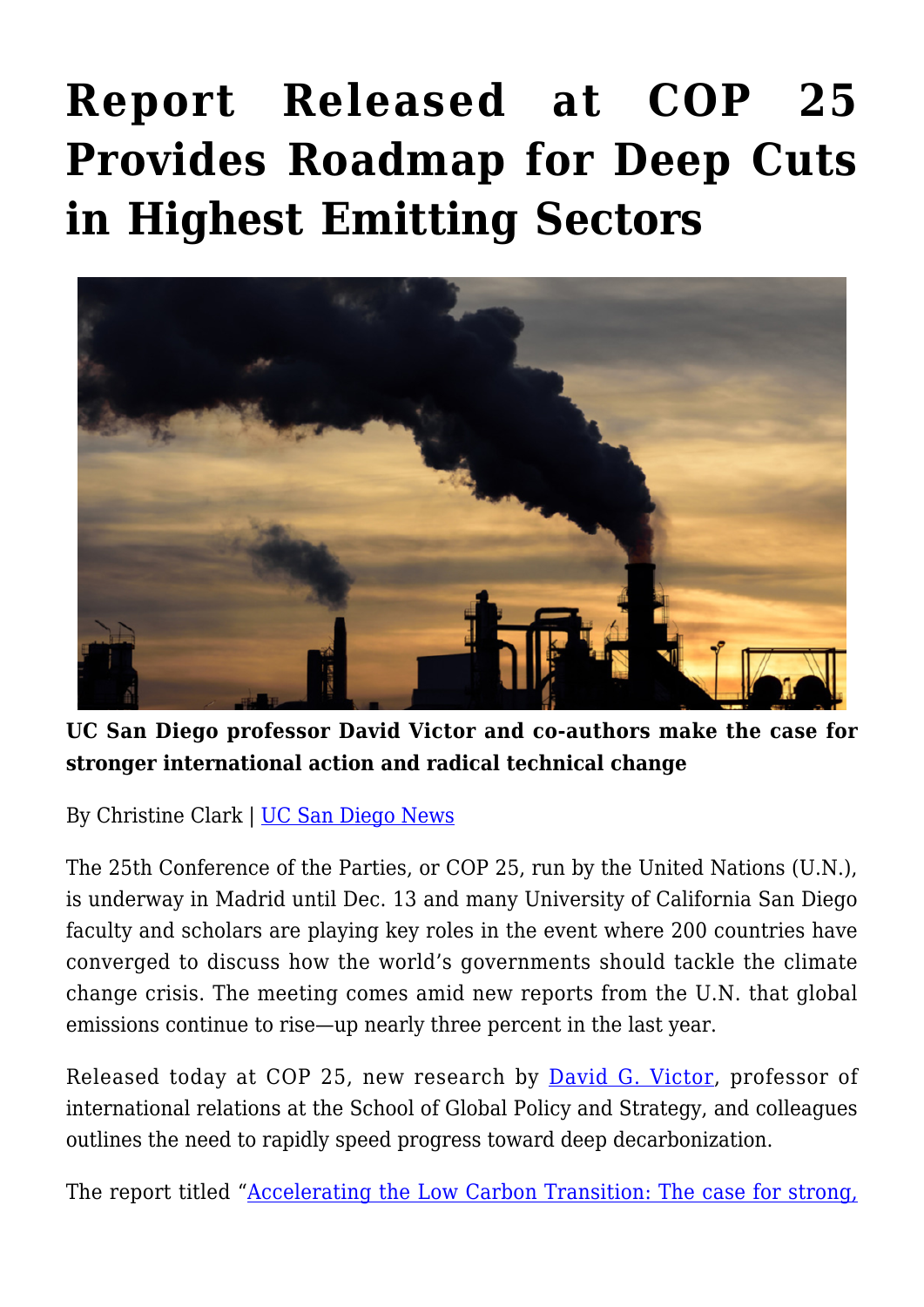[more targeted and coordinated international action"](http://www.energy-transitions.org/content/accelerating-low-carbon-transition) provides a road map for governments and businesses to accelerate deep decarbonization in today's world economy, with specific calls to action for 10 of the highest emitting sectors.

"What is new in this study is our focus on exactly how governments and firms can create technological revolutions in all the major sectors that emit warming pollution," said Victor. "I don't see how we make deep cuts in emissions—to zero, and quickly—without radical technological change. In nearly every sector, that kind of radical change will not emerge from governments acting alone because the systems for technological innovation are now global and many high-emission products, like steel, are traded in global markets. What is also new in this study is that we show how countries and firms can cooperate across borders to get the job done."

Victor and co-authors worked to highlight where decarbonization efforts can have the greatest impact by understanding how technology transitions happen – drawing on lessons from historical shifts such as from horses to cars, coal to gas, and wells to piped water system, etc.

In addition, the authors looked at how international cooperation has succeeded in the past in matters of trade, security and the environment and finally, they offer application of these insights to the main greenhouse gas emitting sectors: power, agriculture and land use, cars, trucks, shipping, aviation, buildings, steel, cement and plastics.

Victor added that while some progress has been made in the electric power sector, emissions are still on the rise for nearly all other sectors, and international action is urgently needed for the world to be within striking distance of the emission-cutting goals outlined in the Paris climate accord.

"The world is long overdue in focusing on how to create the systems that will be needed in each sector to get firms and governments to cooperate around the testing and deployment of new technologies," Victor said. "In a few sectors, like aviation, international organizations exist that are focused on that mission, but their efforts are still erratic. In many sectors, like plastics and cement, there is practically no meaningful cooperation."

The study was commissioned by the United Kingdom's Department of Business, Energy and Industrial Strategy and supported by the Energy Transitions